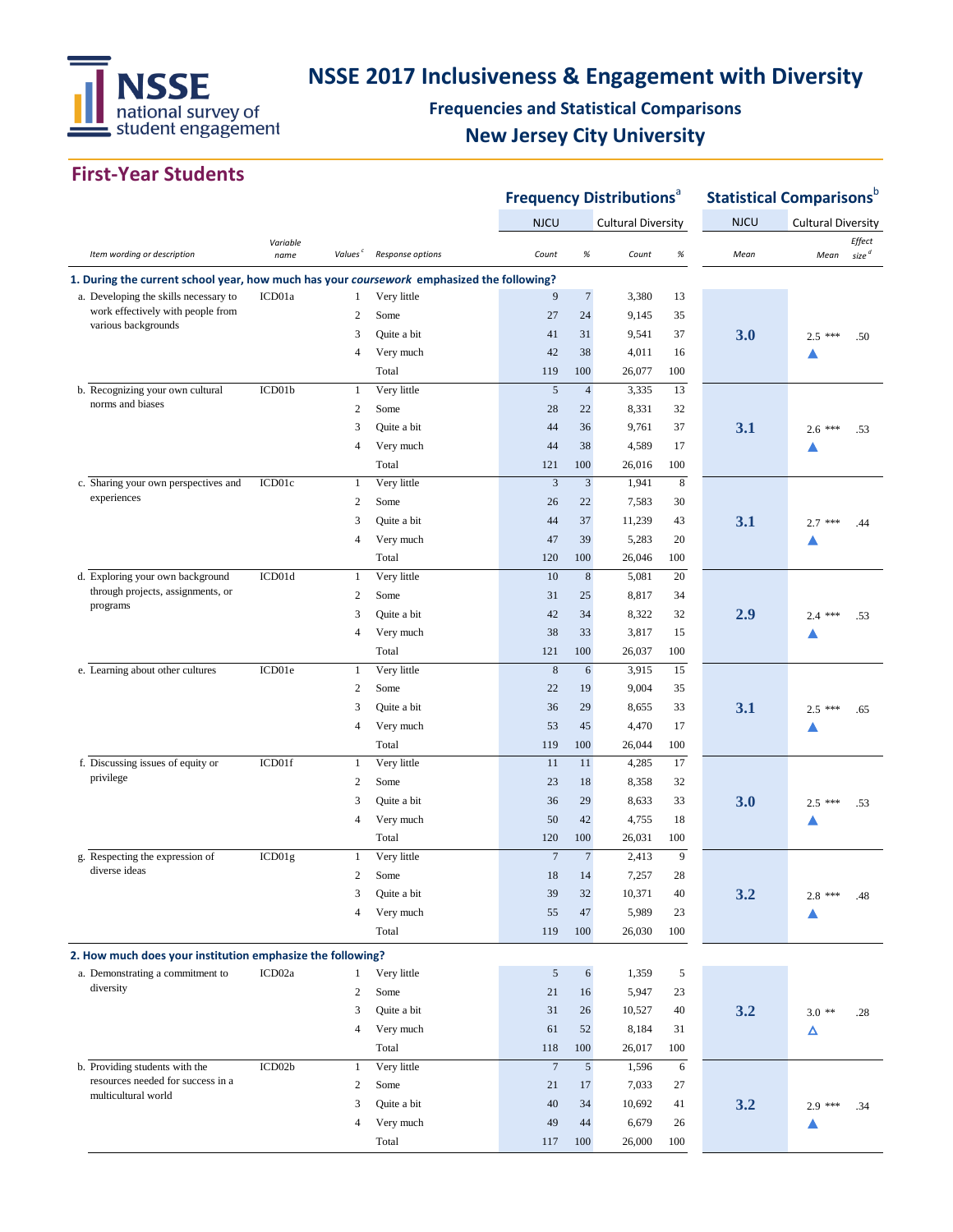

### **Frequencies and Statistical Comparisons New Jersey City University**

### **First-Year Students**

|  |                                                                                                          |                  |                     |                  | <b>Frequency Distributions</b> <sup>a</sup> |                 |                           | <b>Statistical Comparisons</b> <sup>b</sup> |             |                           |                             |
|--|----------------------------------------------------------------------------------------------------------|------------------|---------------------|------------------|---------------------------------------------|-----------------|---------------------------|---------------------------------------------|-------------|---------------------------|-----------------------------|
|  |                                                                                                          |                  |                     |                  | <b>NJCU</b>                                 |                 | <b>Cultural Diversity</b> |                                             | <b>NJCU</b> | <b>Cultural Diversity</b> |                             |
|  | Item wording or description                                                                              | Variable<br>name | Values <sup>c</sup> | Response options | Count                                       | $\%$            | Count                     | $\%$                                        | Mean        | Mean                      | Effect<br>size <sup>d</sup> |
|  | c. Creating an overall sense of                                                                          | ICD02c           | $\mathbf{1}$        | Very little      | 6                                           | 6               | 1,374                     | 5                                           |             |                           |                             |
|  | community among students                                                                                 |                  | 2                   | Some             | 27                                          | 21              | 5,930                     | 23                                          |             |                           |                             |
|  |                                                                                                          |                  | 3                   | Quite a bit      | 37                                          | 31              | 10,794                    | 41                                          | 3.1         | 3.0                       | .14                         |
|  |                                                                                                          |                  | 4                   | Very much        | 48                                          | 42              | 7,905                     | 30                                          |             |                           |                             |
|  |                                                                                                          |                  |                     | Total            | 118                                         | 100             | 26,003                    | 100                                         |             |                           |                             |
|  | d. Ensuring that you are not                                                                             | ICD02d           | $\mathbf{1}$        | Very little      | 6                                           | 6               | 1,378                     | 5                                           |             |                           |                             |
|  | stigmatized because of your<br>identity (racial/ethnic identification,                                   |                  | 2                   | Some             | 14                                          | 11              | 5,547                     | 22                                          |             |                           |                             |
|  | gender identity, sexual orientation,                                                                     |                  | 3                   | Quite a bit      | 36                                          | 30              | 10,529                    | 40                                          | 3.3         | $3.0***$                  | .32                         |
|  | religious affiliation, etc.)                                                                             |                  | 4                   | Very much        | 61                                          | 52              | 8,547                     | 33                                          |             |                           |                             |
|  |                                                                                                          |                  |                     | Total            | 117                                         | 100             | 26,001                    | 100                                         |             |                           |                             |
|  | e. Providing information about                                                                           | ICD02e           | $\mathbf{1}$        | Very little      | 5                                           | $\overline{4}$  | 1,539                     | 6                                           |             |                           |                             |
|  | anti discrimination and harassment<br>policies                                                           |                  | 2                   | Some             | 14                                          | 12              | 6,156                     | 24                                          |             |                           |                             |
|  |                                                                                                          |                  | 3                   | Quite a bit      | 41                                          | 34              | 10,499                    | 40                                          | 3.3         | $2.9***$                  | .40                         |
|  |                                                                                                          |                  | 4                   | Very much        | 59                                          | 50              | 7,760                     | 30                                          |             |                           |                             |
|  |                                                                                                          |                  |                     | Total            | 119                                         | 100             | 25,954                    | 100                                         |             |                           |                             |
|  | f. Taking allegations of                                                                                 | ICD02f           | $\mathbf{1}$        | Very little      | 8                                           | $7\phantom{.0}$ | 1,237                     | 5                                           |             |                           |                             |
|  | discrimination or harassment                                                                             |                  | 2                   | Some             | 14                                          | 11              | 5,126                     | 20                                          |             |                           |                             |
|  | seriously                                                                                                |                  | 3                   | Quite a bit      | 39                                          | 33              | 10,638                    | 41                                          | 3.3         | $3.1*$                    | .24                         |
|  |                                                                                                          |                  | 4                   | Very much        | 57                                          | 49              | 8,955                     | 35                                          |             | Δ                         |                             |
|  |                                                                                                          |                  |                     | Total            | 118                                         | 100             | 25,956                    | 100                                         |             |                           |                             |
|  | g. Helping students develop the skills                                                                   | ICD02g           | $\mathbf{1}$        | Very little      | 10                                          | $\,8\,$         | 2,207                     | 9                                           |             |                           |                             |
|  | to confront discrimination and                                                                           |                  | 2                   | Some             | 20                                          | 16              | 7,241                     | 28                                          |             |                           |                             |
|  | harassment                                                                                               |                  | 3                   | Quite a bit      | 41                                          | 35              | 9,936                     | 38                                          | 3.1         | $2.8$ **                  | .30                         |
|  |                                                                                                          |                  | 4                   | Very much        | 47                                          | 41              | 6,525                     | 26                                          |             | Δ                         |                             |
|  |                                                                                                          |                  |                     | Total            | 118                                         | 100             | 25,909                    | 100                                         |             |                           |                             |
|  | 3. How much does your institution provide a supportive environment for the following forms of diversity? |                  |                     |                  |                                             |                 |                           |                                             |             |                           |                             |
|  | a. Racial/ethnic identification                                                                          | ICD03a           | 1                   | Very little      | $\sqrt{2}$                                  | $\overline{c}$  | 934                       | $\overline{4}$                              |             |                           |                             |
|  |                                                                                                          |                  | 2                   | Some             | 14                                          | 10              | 5,381                     | 21                                          |             |                           |                             |
|  |                                                                                                          |                  | 3                   | Quite a bit      | 38                                          | 31              | 10,817                    | 42                                          | 3.4         | ***<br>3.1                | .45                         |
|  |                                                                                                          |                  | $\overline{4}$      | Very much        | 63                                          | 57              | 8,800                     | 34                                          |             |                           |                             |
|  |                                                                                                          |                  |                     | Total            | 117                                         | 100             | 25,932                    | 100                                         |             |                           |                             |
|  | b. Gender identity                                                                                       | ICD03b           | 1                   | Very little      | 3                                           | $\overline{c}$  | 1,256                     | $\sqrt{5}$                                  |             |                           |                             |
|  |                                                                                                          |                  | $\overline{c}$      | Some             | 13                                          | 10              | 5,575                     | 22                                          |             |                           |                             |
|  |                                                                                                          |                  | 3                   | Quite a bit      | 35                                          | 30              | 10,087                    | 39                                          | 3.4         | $3.0***$                  | .48                         |
|  |                                                                                                          |                  | 4                   | Very much        | 67                                          | 58              | 9,018                     | 34                                          |             | ▲                         |                             |
|  |                                                                                                          |                  |                     | Total            | 118                                         | 100             | 25,936                    | 100                                         |             |                           |                             |
|  | c. Economic background                                                                                   | ICD03c           | $\mathbf{1}$        | Very little      | $\overline{9}$                              | $\bf 8$         | 2,458                     | $\overline{9}$                              |             |                           |                             |
|  |                                                                                                          |                  | $\overline{c}$      | Some             | 17                                          | 13              | 7,912                     | 30                                          |             |                           |                             |
|  |                                                                                                          |                  | 3                   | Quite a bit      | 34                                          | 29              | 9,359                     | 36                                          | 3.2         | $2.8$ ***                 | .49                         |
|  |                                                                                                          |                  | $\overline{4}$      | Very much        | 57                                          | 50              | 6,215                     | 25                                          |             | ▲                         |                             |
|  |                                                                                                          |                  |                     | Total            | 117                                         | 100             | 25,944                    | 100                                         |             |                           |                             |
|  | d. Political affiliation                                                                                 | ICD03d           | $\mathbf{1}$        | Very little      | 14                                          | 13              | 3,355                     | 13                                          |             |                           |                             |
|  |                                                                                                          |                  | $\overline{c}$      | Some             | 25                                          | 20              | 8,740                     | 33                                          |             |                           |                             |
|  |                                                                                                          |                  | 3                   | Quite a bit      | 36                                          | 30              | 8,682                     | 34                                          | 2.9         | $2.6$ **                  | .30                         |
|  |                                                                                                          |                  | 4                   | Very much        | 43                                          | 37              | 5,153                     | 21                                          |             | Δ                         |                             |
|  |                                                                                                          |                  |                     | Total            | 118                                         | 100             | 25,930                    | 100                                         |             |                           |                             |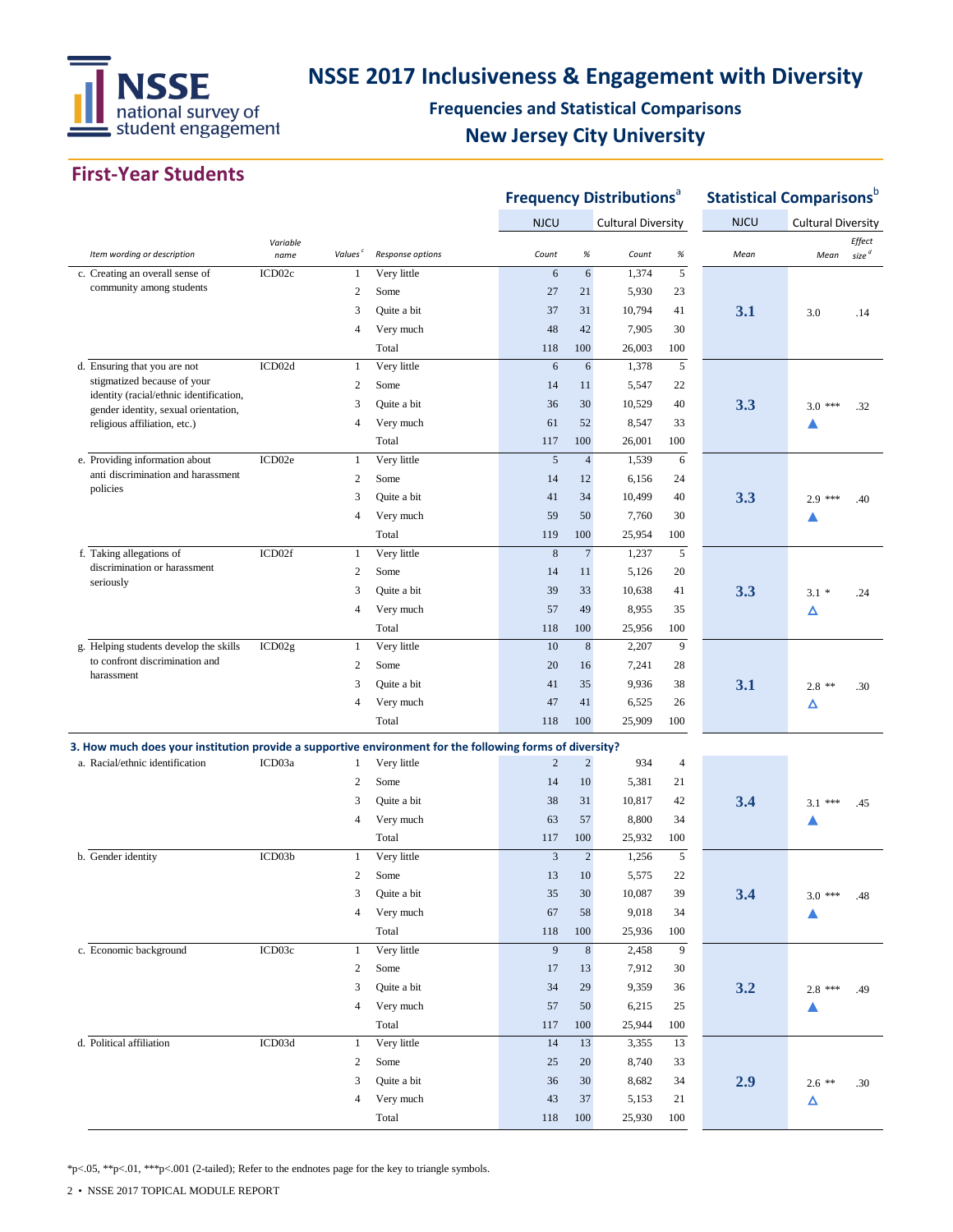

### **Frequencies and Statistical Comparisons New Jersey City University**

#### **First-Year Students**

|                                                                                                                                               |                  |                     |                  |             |      | <b>Frequency Distributions<sup>ª</sup></b> |      | <b>Statistical Comparisons</b> b |                           |                             |
|-----------------------------------------------------------------------------------------------------------------------------------------------|------------------|---------------------|------------------|-------------|------|--------------------------------------------|------|----------------------------------|---------------------------|-----------------------------|
|                                                                                                                                               |                  |                     |                  | <b>NJCU</b> |      | <b>Cultural Diversity</b>                  |      | <b>NJCU</b>                      | <b>Cultural Diversity</b> |                             |
| Item wording or description                                                                                                                   | Variable<br>name | Values <sup>c</sup> | Response options | Count       | $\%$ | Count                                      | $\%$ | Mean                             | Mean                      | Effect<br>size <sup>d</sup> |
| e. Religious affiliation                                                                                                                      | ICD03e           |                     | Very little      | 11          | 11   | 1,931                                      | 8    |                                  |                           |                             |
|                                                                                                                                               |                  | 2                   | Some             | 19          | 15   | 7,196                                      | 27   |                                  |                           |                             |
|                                                                                                                                               |                  | 3                   | Quite a bit      | 32          | 26   | 9,921                                      | 38   | 3.1                              | $2.8$ **                  | .28                         |
|                                                                                                                                               |                  | 4                   | Very much        | 54          | 47   | 6,889                                      | 27   |                                  | Δ                         |                             |
|                                                                                                                                               |                  |                     | Total            | 116         | 100  | 25,937                                     | 100  |                                  |                           |                             |
| f. Sexual orientation                                                                                                                         | ICD03f           |                     | Very little      | 10          | 10   | 1,438                                      | 6    |                                  |                           |                             |
|                                                                                                                                               |                  | 2                   | Some             | 13          | 10   | 5,947                                      | 23   |                                  |                           |                             |
|                                                                                                                                               |                  | 3                   | Quite a bit      | 32          | 26   | 9,712                                      | 37   | 3.2                              | $3.0*$                    | .27                         |
|                                                                                                                                               |                  | 4                   | Very much        | 63          | 54   | 8,844                                      | 34   |                                  | Δ                         |                             |
|                                                                                                                                               |                  |                     | Total            | 118         | 100  | 25,941                                     | 100  |                                  |                           |                             |
| g. Disability status                                                                                                                          | ICD03g           |                     | Very little      | 13          | 12   | 2,048                                      | 8    |                                  |                           |                             |
|                                                                                                                                               |                  | 2                   | Some             | 23          | 19   | 6,775                                      | 26   |                                  |                           |                             |
|                                                                                                                                               |                  | 3                   | Quite a bit      | 23          | 19   | 9,636                                      | 37   | 3.1                              | 2.9                       | .20                         |
|                                                                                                                                               |                  | 4                   | Very much        | 57          | 50   | 7,495                                      | 29   |                                  |                           |                             |
|                                                                                                                                               |                  |                     | Total            | 116         | 100  | 25,954                                     | 100  |                                  |                           |                             |
| 4. The term "cultural community" can refer to a racial or ethnic community, a religious community, a community based on sexual orientation or |                  |                     |                  |             |      |                                            |      |                                  |                           |                             |

 **gender identity, the neighborhood where you grew up, etc. Considering the community with which you most strongly identify, to what extent do you agree or disagree with the following statements?**

| $\sim$ 0.000 $\sim$ 0.000 $\sim$ 0.000 $\sim$ 0.000 $\sim$ 0.000 $\sim$ 0.000 $\sim$ 0.000 $\sim$ 0.000 $\sim$ 0.000 $\sim$ 0.000 $\sim$ 0.000 $\sim$ 0.000 $\sim$ 0.000 $\sim$ 0.000 $\sim$ 0.000 $\sim$ 0.000 $\sim$ 0.000 $\sim$ 0.000 $\sim$ 0.000 $\sim$ 0.000 |        |                |                            |                |                |        |                |     |        |     |
|---------------------------------------------------------------------------------------------------------------------------------------------------------------------------------------------------------------------------------------------------------------------|--------|----------------|----------------------------|----------------|----------------|--------|----------------|-----|--------|-----|
| a. On campus, there are enough                                                                                                                                                                                                                                      | ICD04a | $\mathbf{1}$   | Strongly disagree          | 3              | 3              | 1,083  | $\overline{4}$ |     |        |     |
| opportunities to learn about my                                                                                                                                                                                                                                     |        | $\overline{2}$ | Somewhat disagree          | 17             | 13             | 2,702  | 10             |     |        |     |
| own cultural community.                                                                                                                                                                                                                                             |        | 3              | Neither agree nor disagree | 22             | 20             | 7.483  | 29             | 3.8 | $3.5*$ | .20 |
|                                                                                                                                                                                                                                                                     |        | 4              | Somewhat agree             | 43             | 36             | 10,166 | 39             |     | Δ      |     |
|                                                                                                                                                                                                                                                                     |        | 5              | Strongly agree             | 32             | 29             | 4,415  | 18             |     |        |     |
|                                                                                                                                                                                                                                                                     |        |                | Total                      | 117            | 100            | 25,849 | 100            |     |        |     |
| b. On campus, there are enough                                                                                                                                                                                                                                      | ICD04b | $\mathbf{1}$   | Strongly disagree          | $\overline{4}$ | 3              | 1,075  | $\overline{4}$ |     |        |     |
| opportunities to learn about                                                                                                                                                                                                                                        |        | $\overline{2}$ | Somewhat disagree          | 14             | 11             | 2,653  | 10             |     |        |     |
| important issues within my own<br>cultural community.                                                                                                                                                                                                               |        | 3              | Neither agree nor disagree | 24             | 22             | 7,363  | 29             | 3.8 | $3.6*$ | .21 |
|                                                                                                                                                                                                                                                                     |        | 4              | Somewhat agree             | 38             | 31             | 10,319 | 39             |     | Δ      |     |
|                                                                                                                                                                                                                                                                     |        | 5              | Strongly agree             | 34             | 32             | 4,411  | 17             |     |        |     |
|                                                                                                                                                                                                                                                                     |        |                | Total                      | 114            | 100            | 25,821 | 100            |     |        |     |
| c. On campus, there are enough<br>opportunities to learn about the                                                                                                                                                                                                  | ICD04c | 1              | Strongly disagree          | $\overline{3}$ | $\mathbf{3}$   | 1,034  | $\overline{4}$ |     |        |     |
|                                                                                                                                                                                                                                                                     |        | 2              | Somewhat disagree          | 18             | 13             | 2,577  | 10             |     |        |     |
| experiences of people within my<br>own cultural community.                                                                                                                                                                                                          |        | 3              | Neither agree nor disagree | 21             | 20             | 7,289  | 29             | 3.8 | $3.6*$ | .20 |
|                                                                                                                                                                                                                                                                     |        | 4              | Somewhat agree             | 41             | 32             | 10,330 | 39             |     | Δ      |     |
|                                                                                                                                                                                                                                                                     |        | 5              | Strongly agree             | 34             | 32             | 4,564  | 18             |     |        |     |
|                                                                                                                                                                                                                                                                     |        |                | Total                      | 117            | 100            | 25,794 | 100            |     |        |     |
| d. In general, people on campus value                                                                                                                                                                                                                               | ICD04d | 1              | Strongly disagree          | $\overline{4}$ | $\overline{4}$ | 1,037  | $\overline{4}$ |     |        |     |
| knowledge from my cultural                                                                                                                                                                                                                                          |        | $\overline{c}$ | Somewhat disagree          | 16             | 13             | 2,433  | 9              |     |        |     |
| community.                                                                                                                                                                                                                                                          |        | 3              | Neither agree nor disagree | 30             | 28             | 8,464  | 33             | 3.6 | 3.5    | .06 |
|                                                                                                                                                                                                                                                                     |        | 4              | Somewhat agree             | 39             | 31             | 9,416  | 36             |     |        |     |
|                                                                                                                                                                                                                                                                     |        | 5              | Strongly agree             | 27             | 24             | 4,412  | 17             |     |        |     |
|                                                                                                                                                                                                                                                                     |        |                | Total                      | 116            | 100            | 25,762 | 100            |     |        |     |
| e. In general, people on campus value                                                                                                                                                                                                                               | ICD04e | 1              | Strongly disagree          | $\overline{4}$ | $\overline{4}$ | 927    | $\overline{4}$ |     |        |     |
| the experiences of people within<br>my cultural community.                                                                                                                                                                                                          |        | 2              | Somewhat disagree          | 11             | 10             | 2,225  | 9              |     |        |     |
|                                                                                                                                                                                                                                                                     |        | 3              | Neither agree nor disagree | 27             | 24             | 8,528  | 33             | 3.7 | 3.5    | .11 |
|                                                                                                                                                                                                                                                                     |        | 4              | Somewhat agree             | 51             | 42             | 9,623  | 37             |     |        |     |
|                                                                                                                                                                                                                                                                     |        | 5              | Strongly agree             | 23             | 21             | 4,447  | 17             |     |        |     |
|                                                                                                                                                                                                                                                                     |        |                | Total                      | 116            | 100            | 25,750 | 100            |     |        |     |
|                                                                                                                                                                                                                                                                     |        |                |                            |                |                |        |                |     |        |     |

\*p<.05, \*\*p<.01, \*\*\*p<.001 (2-tailed); Refer to the endnotes page for the key to triangle symbols. NSSE 2017 TOPICAL MODULE REPORT • 3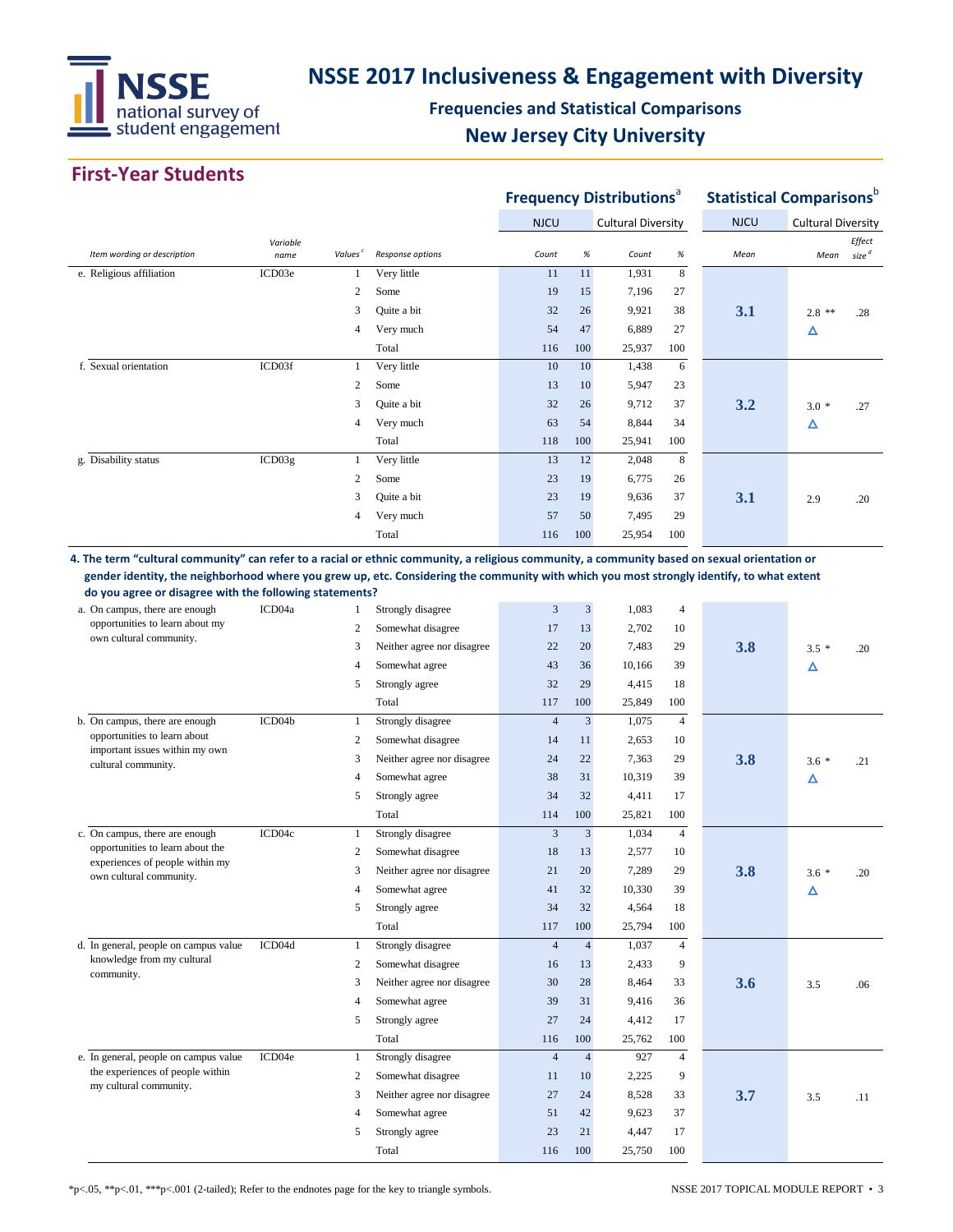

### **Frequencies and Statistical Comparisons New Jersey City University**

#### **First-Year Students**

|                                      |                  |                     |                            |             |     | <b>Frequency Distributions<sup>ª</sup></b> |                | <b>Statistical Comparisons</b> b |                           |                             |
|--------------------------------------|------------------|---------------------|----------------------------|-------------|-----|--------------------------------------------|----------------|----------------------------------|---------------------------|-----------------------------|
|                                      |                  |                     |                            | <b>NJCU</b> |     | <b>Cultural Diversity</b>                  |                | <b>NJCU</b>                      | <b>Cultural Diversity</b> |                             |
| Item wording or description          | Variable<br>name | Values <sup>c</sup> | Response options           | Count       | %   | Count                                      | $\%$           | Mean                             | Mean                      | Effect<br>size <sup>d</sup> |
| f. In general, my cultural community | ICD04f           |                     | Strongly disagree          | 4           | 4   | 874                                        | $\overline{4}$ |                                  |                           |                             |
| is valued on campus.                 |                  | 2                   | Somewhat disagree          | 9           |     | 1,795                                      | $\overline{7}$ |                                  |                           |                             |
|                                      |                  | 3                   | Neither agree nor disagree | 28          | 25  | 7,772                                      | 31             | 3.8                              | 3.7                       | .12                         |
|                                      |                  | 4                   | Somewhat agree             | 44          | 36  | 9,526                                      | 36             |                                  |                           |                             |
|                                      |                  |                     | Strongly agree             | 30          | 28  | 5,800                                      | 22             |                                  |                           |                             |
|                                      |                  |                     | Total                      | 115         | 100 | 25,767                                     | 100            |                                  |                           |                             |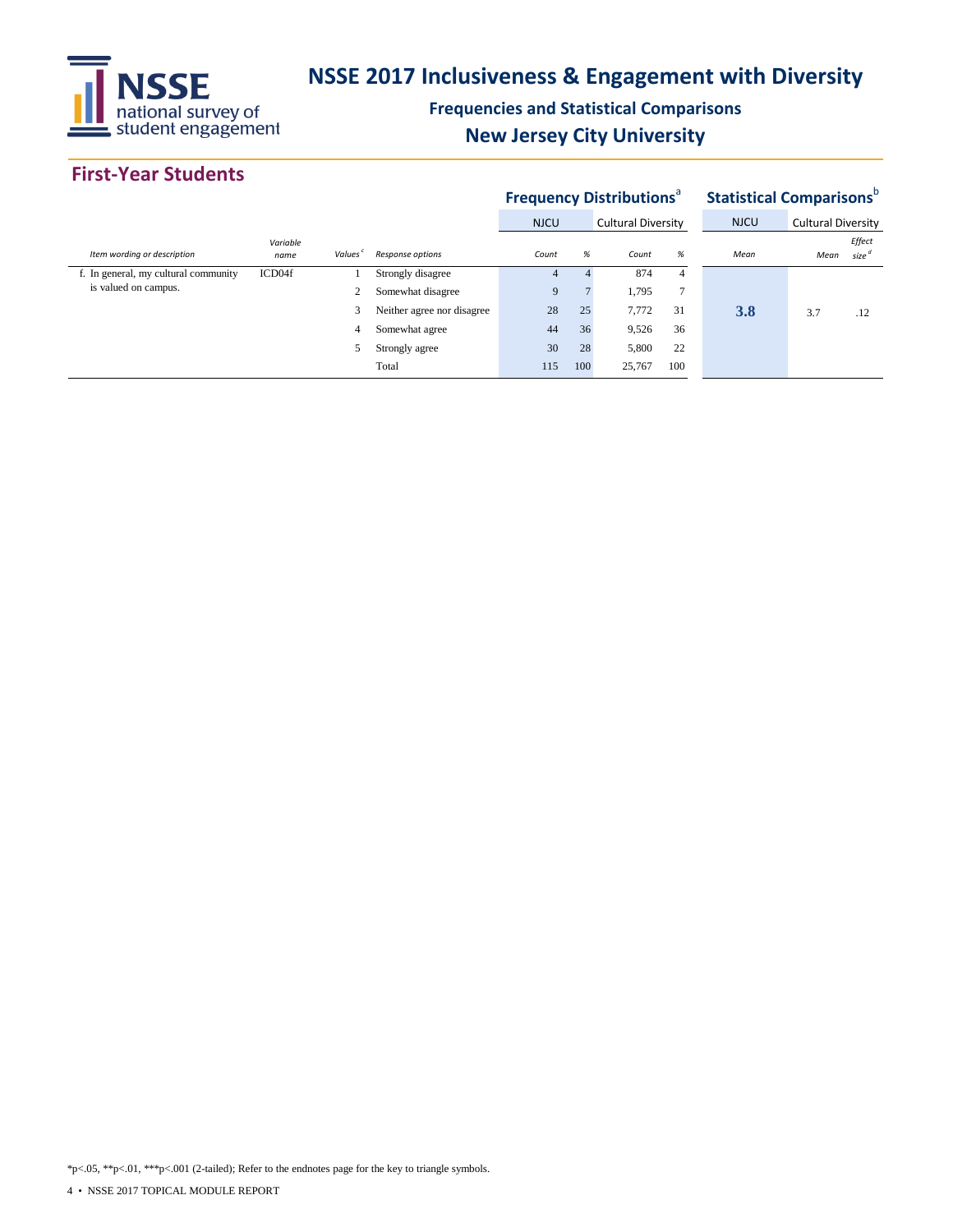

## **Frequencies and Statistical Comparisons New Jersey City University**

| <b>Seniors</b>                                                                            |          |                     |                  |             |                  | <b>Frequency Distributions<sup>a</sup></b> |                | <b>Statistical Comparisons</b> <sup>b</sup> |                           |                   |
|-------------------------------------------------------------------------------------------|----------|---------------------|------------------|-------------|------------------|--------------------------------------------|----------------|---------------------------------------------|---------------------------|-------------------|
|                                                                                           |          |                     |                  |             |                  |                                            |                |                                             |                           |                   |
|                                                                                           | Variable |                     |                  | <b>NJCU</b> |                  | <b>Cultural Diversity</b>                  |                | <b>NJCU</b>                                 | <b>Cultural Diversity</b> | Effect            |
| Item wording or description                                                               | name     | Values <sup>c</sup> | Response options | Count       | $\%$             | Count                                      | $\%$           | Mean                                        | Mean                      | size <sup>d</sup> |
| 1. During the current school year, how much has your coursework emphasized the following? |          |                     |                  |             |                  |                                            |                |                                             |                           |                   |
| a. Developing the skills necessary to                                                     | ICD01a   | 1                   | Very little      | 20          | $\boldsymbol{7}$ | 3,991                                      | 13             |                                             |                           |                   |
| work effectively with people from                                                         |          | $\boldsymbol{2}$    | Some             | 53          | 18               | 9,760                                      | 30             |                                             |                           |                   |
| various backgrounds                                                                       |          | 3                   | Quite a bit      | 119         | 39               | 11,682                                     | 35             | 3.1                                         | 2.7<br>***                | .40               |
|                                                                                           |          | 4                   | Very much        | 115         | 37               | 7,576                                      | 23             |                                             |                           |                   |
|                                                                                           |          |                     | Total            | 307         | 100              | 33,009                                     | 100            |                                             |                           |                   |
| b. Recognizing your own cultural                                                          | ICD01b   | $\mathbf{1}$        | Very little      | 30          | 10               | 4,862                                      | 16             |                                             |                           |                   |
| norms and biases                                                                          |          | $\boldsymbol{2}$    | Some             | 64          | 21               | 9,100                                      | 28             |                                             |                           |                   |
|                                                                                           |          | 3                   | Quite a bit      | 118         | 38               | 11,197                                     | 33             | 2.9                                         | ***<br>2.6                | .28               |
|                                                                                           |          | 4                   | Very much        | 95          | 31               | 7,773                                      | 23             |                                             | Δ                         |                   |
|                                                                                           |          |                     | Total            | 307         | 100              | 32,932                                     | 100            |                                             |                           |                   |
| c. Sharing your own perspectives and                                                      | ICD01c   | $\mathbf{1}$        | Very little      | 13          | $\overline{4}$   | 2,904                                      | 10             |                                             |                           |                   |
| experiences                                                                               |          | 2                   | Some             | 45          | 15               | 8,405                                      | 26             |                                             |                           |                   |
|                                                                                           |          | 3                   | Quite a bit      | 139         | 44               | 13,080                                     | 39             | 3.1                                         | 2.8<br>***                | .36               |
|                                                                                           |          | 4                   | Very much        | 110         | 36               | 8,566                                      | 25             |                                             |                           |                   |
|                                                                                           |          |                     | Total            | 307         | 100              | 32,955                                     | 100            |                                             |                           |                   |
| d. Exploring your own background                                                          | ICD01d   | $\mathbf{1}$        | Very little      | 31          | 10               | 6,638                                      | 22             |                                             |                           |                   |
| through projects, assignments, or<br>programs                                             |          | $\overline{2}$      | Some             | 68          | 22               | 9,703                                      | 29             |                                             |                           |                   |
|                                                                                           |          | 3                   | Quite a bit      | 115         | 37               | 10,094                                     | 30             | 2.9                                         | 2.5<br>***                | .39               |
|                                                                                           |          | 4                   | Very much        | 92          | 30               | 6,542                                      | 19             |                                             |                           |                   |
|                                                                                           |          |                     | Total            | 306         | 100              | 32,977                                     | 100            |                                             |                           |                   |
| e. Learning about other cultures                                                          | ICD01e   | $\mathbf{1}$        | Very little      | 27          | $\boldsymbol{9}$ | 5,753                                      | 19             |                                             |                           |                   |
|                                                                                           |          | 2                   | Some             | 67          | 22               | 10,477                                     | 32             |                                             |                           |                   |
|                                                                                           |          | 3                   | Quite a bit      | 104         | 33               | 9,794                                      | 29             | 3.0                                         | 2.5<br>***                | .44               |
|                                                                                           |          | 4                   | Very much        | 111         | 36               | 6,924                                      | 20             |                                             |                           |                   |
|                                                                                           |          |                     | Total            | 309         | 100              | 32,948                                     | 100            |                                             |                           |                   |
| f. Discussing issues of equity or                                                         | ICD01f   | $\mathbf{1}$        | Very little      | 29          | 10               | 6,819                                      | 23             |                                             |                           |                   |
| privilege                                                                                 |          | 2                   | Some             | 81          | 27               | 9,569                                      | 29             |                                             |                           |                   |
|                                                                                           |          | 3                   | Quite a bit      | 95          | 30               | 9,306                                      | 27             | 2.9                                         | 2.5<br>***                | .37               |
|                                                                                           |          | 4                   | Very much        | 102         | 33               | 7,246                                      | 21             |                                             |                           |                   |
|                                                                                           |          |                     | Total            | 307         | 100              | 32,940                                     | 100            |                                             |                           |                   |
| g. Respecting the expression of                                                           | ICD01g   | $\mathbf{1}$        | Very little      | 21          | $\overline{7}$   | 3,784                                      | 13             |                                             |                           |                   |
| diverse ideas                                                                             |          | $\overline{2}$      | Some             | 42          | 14               | 8,392                                      | 26             |                                             |                           |                   |
|                                                                                           |          | 3                   | Quite a bit      | 116         | 37               | 11,859                                     | 35             | 3.1                                         | $2.8$ ***                 | .38               |
|                                                                                           |          | 4                   | Very much        | 129         | 41               | 8,911                                      | 26             |                                             |                           |                   |
|                                                                                           |          |                     | Total            | 308         | 100              | 32,946                                     | 100            |                                             |                           |                   |
| 2. How much does your institution emphasize the following?                                |          |                     |                  |             |                  |                                            |                |                                             |                           |                   |
| a. Demonstrating a commitment to                                                          | ICD02a   | $\mathbf{1}$        | Very little      | 14          | 5                | 2,027                                      | $\tau$         |                                             |                           |                   |
| diversity                                                                                 |          | $\boldsymbol{2}$    | Some             | 46          | 15               | 7,817                                      | 24             |                                             |                           |                   |
|                                                                                           |          | 3                   | Quite a bit      | 100         | 33               | 12,917                                     | 39             | 3.2                                         | $2.9***$                  | .30               |
|                                                                                           |          | 4                   | Very much        | 144         | 47               | 10,157                                     | 31             |                                             |                           |                   |
|                                                                                           |          |                     | Total            | 304         | 100              | 32,918                                     | 100            |                                             |                           |                   |
| b. Providing students with the                                                            | ICD02b   | $\mathbf{1}$        | Very little      | 16          | $\overline{5}$   | 2,766                                      | $\overline{9}$ |                                             |                           |                   |
| resources needed for success in a<br>multicultural world                                  |          | 2                   | Some             | 66          | 22               | 9,994                                      | 30             |                                             |                           |                   |
|                                                                                           |          | 3                   | Quite a bit      | 97          | 31               | 12,336                                     | 37             | 3.1                                         | $2.8$ ***                 | .35               |
|                                                                                           |          | 4                   | Very much        | 127         | 41               | 7,775                                      | 24             |                                             |                           |                   |
|                                                                                           |          |                     | Total            | 306         | 100              | 32,871                                     | 100            |                                             |                           |                   |

\*p<.05, \*\*p<.01, \*\*\*p<.001 (2-tailed); Refer to the endnotes page for the key to triangle symbols. NSSE 2017 TOPICAL MODULE REPORT • 5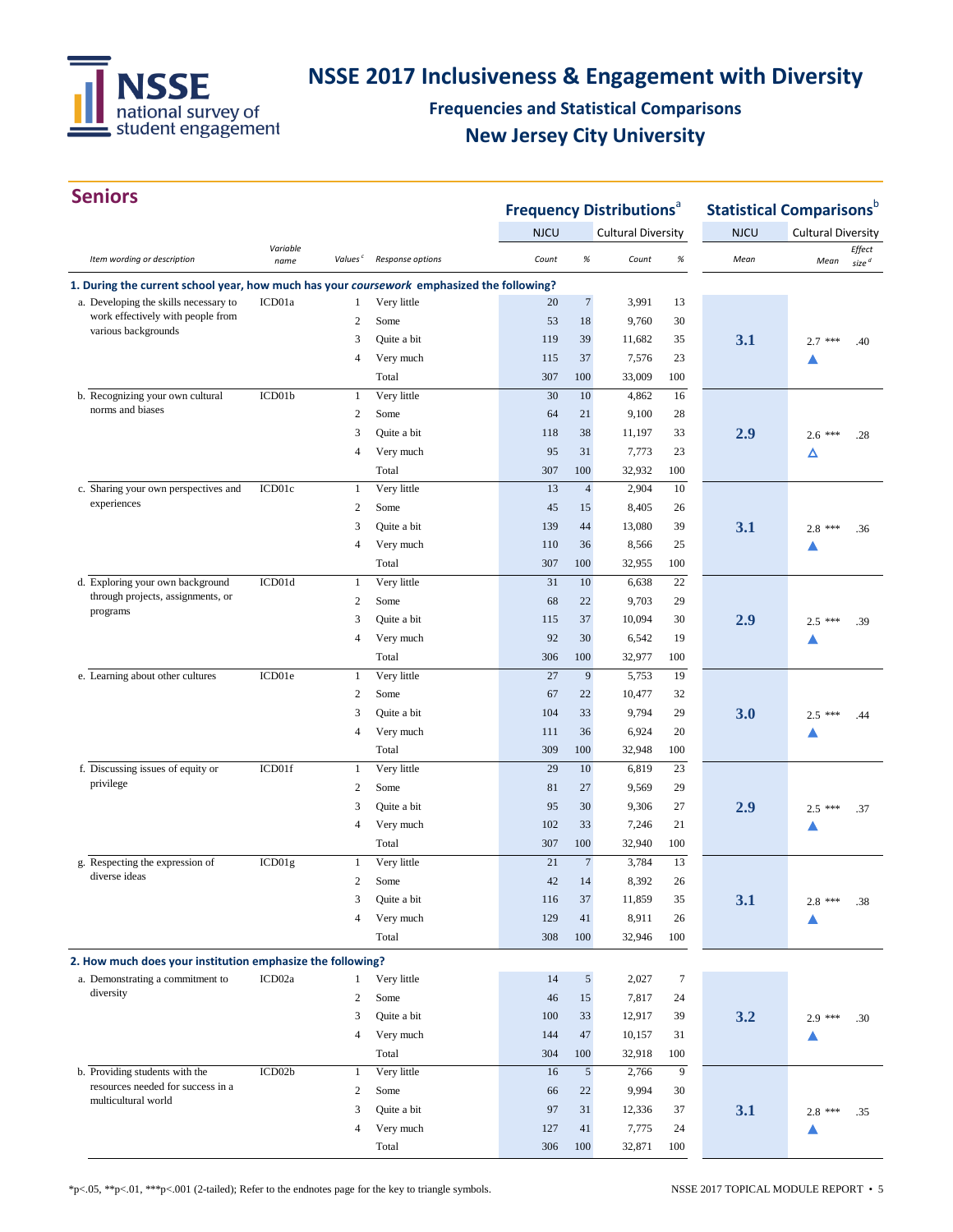

## **Frequencies and Statistical Comparisons New Jersey City University**

|  | <b>Seniors</b>                                                                                           |                  |                     |                  |             |                  | <b>Frequency Distributions<sup>a</sup></b> |                | <b>Statistical Comparisons</b> <sup>b</sup> |                           |                             |
|--|----------------------------------------------------------------------------------------------------------|------------------|---------------------|------------------|-------------|------------------|--------------------------------------------|----------------|---------------------------------------------|---------------------------|-----------------------------|
|  |                                                                                                          |                  |                     |                  | <b>NJCU</b> |                  | <b>Cultural Diversity</b>                  |                | <b>NJCU</b>                                 | <b>Cultural Diversity</b> |                             |
|  | Item wording or description                                                                              | Variable<br>name | Values <sup>c</sup> | Response options | Count       | $\%$             | Count                                      | $\%$           | Mean                                        | Mean                      | Effect<br>size <sup>d</sup> |
|  | c. Creating an overall sense of                                                                          | ICD02c           | $\mathbf{1}$        | Very little      | 19          | $\boldsymbol{7}$ | 2,575                                      | $\,8\,$        |                                             |                           |                             |
|  | community among students                                                                                 |                  | $\overline{2}$      | Some             | 64          | 21               | 8,768                                      | 27             |                                             |                           |                             |
|  |                                                                                                          |                  | 3                   | Quite a bit      | 103         | 34               | 12,845                                     | 38             | 3.0                                         | 2.8<br>***                | .23                         |
|  |                                                                                                          |                  | 4                   | Very much        | 118         | 38               | 8,719                                      | 26             |                                             | Δ                         |                             |
|  |                                                                                                          |                  |                     | Total            | 304         | 100              | 32,907                                     | 100            |                                             |                           |                             |
|  | d. Ensuring that you are not                                                                             | ICD02d           | $\mathbf{1}$        | Very little      | 16          | 6                | 2,660                                      | 9              |                                             |                           |                             |
|  | stigmatized because of your                                                                              |                  | $\overline{2}$      | Some             | 61          | 20               | 8,203                                      | 25             |                                             |                           |                             |
|  | identity (racial/ethnic identification,<br>gender identity, sexual orientation,                          |                  | 3                   | Quite a bit      | 96          | 31               | 12,599                                     | 38             | 3.1                                         | $2.9***$                  | .27                         |
|  | religious affiliation, etc.)                                                                             |                  | 4                   | Very much        | 133         | 43               | 9,413                                      | 29             |                                             | Δ                         |                             |
|  |                                                                                                          |                  |                     | Total            | 306         | 100              | 32,875                                     | 100            |                                             |                           |                             |
|  | e. Providing information about                                                                           | ICD02e           | $\mathbf{1}$        | Very little      | 27          | $\boldsymbol{9}$ | 2,795                                      | $\overline{9}$ |                                             |                           |                             |
|  | anti discrimination and harassment                                                                       |                  | $\overline{c}$      | Some             | 53          | 17               | 8,947                                      | 27             |                                             |                           |                             |
|  | policies                                                                                                 |                  | 3                   | Quite a bit      | 108         | 35               | 12,362                                     | 37             | 3.0                                         | 2.8<br>***                | .22                         |
|  |                                                                                                          |                  | 4                   | Very much        | 119         | 39               | 8,746                                      | 27             |                                             | Δ                         |                             |
|  |                                                                                                          |                  |                     | Total            | 307         | 100              | 32,850                                     | 100            |                                             |                           |                             |
|  | f. Taking allegations of                                                                                 | ICD02f           | $\mathbf{1}$        | Very little      | 28          | 9                | 2,770                                      | 9              |                                             |                           |                             |
|  | discrimination or harassment                                                                             |                  | $\overline{c}$      | Some             | 49          | 17               | 7,768                                      | 23             |                                             |                           |                             |
|  | seriously                                                                                                |                  | 3                   | Quite a bit      | 100         | 32               | 12,415                                     | 38             | 3.1                                         | $2.9$ **                  | .18                         |
|  |                                                                                                          |                  | 4                   | Very much        | 127         | 42               | 9,824                                      | 30             |                                             | Δ                         |                             |
|  |                                                                                                          |                  |                     | Total            | 304         | 100              | 32,777                                     | 100            |                                             |                           |                             |
|  | g. Helping students develop the skills                                                                   | ICD02g           | $\mathbf{1}$        | Very little      | 33          | 11               | 4,497                                      | 14             |                                             |                           |                             |
|  | to confront discrimination and                                                                           |                  | $\overline{c}$      | Some             | 65          | 21               | 10,611                                     | 32             |                                             |                           |                             |
|  | harassment                                                                                               |                  | 3                   | Quite a bit      | 96          | 31               | 10,835                                     | 33             | 2.9                                         | $2.6$ ***                 | .33                         |
|  |                                                                                                          |                  | 4                   | Very much        | 112         | 36               | 6,809                                      | 21             |                                             |                           |                             |
|  |                                                                                                          |                  |                     | Total            | 306         | 100              | 32,752                                     | 100            |                                             |                           |                             |
|  | 3. How much does your institution provide a supportive environment for the following forms of diversity? |                  |                     |                  |             |                  |                                            |                |                                             |                           |                             |
|  | a. Racial/ethnic identification                                                                          | ICD03a           | 1                   | Very little      | 16          | $\mathfrak{S}$   | 1,955                                      | 6              |                                             |                           |                             |
|  |                                                                                                          |                  | $\overline{c}$      | Some             | 49          | 16               | 8,554                                      | 26             |                                             |                           |                             |
|  |                                                                                                          |                  | 3                   | Quite a bit      | 92          | 30               | 12,750                                     | 39             | 3.2                                         | 2.9<br>***                | .35                         |
|  |                                                                                                          |                  | 4                   | Very much        | 149         | 49               | 9,468                                      | 29             |                                             |                           |                             |
|  |                                                                                                          |                  |                     | Total            | 306         | 100              | 32,727                                     | 100            |                                             |                           |                             |
|  | b. Gender identity                                                                                       | ICD03b           | $\mathbf{1}$        | Very little      | 20          | $7\phantom{.0}$  | 2,562                                      | 8              |                                             |                           |                             |
|  |                                                                                                          |                  | $\overline{c}$      | Some             | 46          | 15               | 8,761                                      | 27             |                                             |                           |                             |
|  |                                                                                                          |                  | 3                   | Quite a bit      | 90          | 29               | 11,852                                     | 36             | 3.2                                         | $2.9***$                  | .36                         |
|  |                                                                                                          |                  | $\overline{4}$      | Very much        | 150         | 49               | 9,573                                      | 29             |                                             |                           |                             |
|  |                                                                                                          |                  |                     | Total            | 306         | 100              | 32,748                                     | 100            |                                             |                           |                             |
|  | c. Economic background                                                                                   | ICD03c           | $\mathbf{1}$        | Very little      | 26          | 9                | 4,534                                      | 14             |                                             |                           |                             |
|  |                                                                                                          |                  | $\overline{c}$      | Some             | 68          | 22               | 11,150                                     | 33             |                                             |                           |                             |
|  |                                                                                                          |                  | 3                   | Quite a bit      | 88          | 28               | 10,310                                     | 32             | 3.0                                         | $2.6***$                  |                             |
|  |                                                                                                          |                  | 4                   | Very much        | 123         | 41               | 6,727                                      | 21             |                                             | ▲                         | .42                         |
|  |                                                                                                          |                  |                     | Total            | 305         | 100              | 32,721                                     | 100            |                                             |                           |                             |
|  | d. Political affiliation                                                                                 | ICD03d           | $\mathbf{1}$        | Very little      | 42          | 14               | 5,471                                      | 17             |                                             |                           |                             |
|  |                                                                                                          |                  | $\boldsymbol{2}$    | Some             | 82          | 26               | 12,093                                     | 36             |                                             |                           |                             |
|  |                                                                                                          |                  | 3                   | Quite a bit      | 80          | 26               | 9,572                                      | 29             | 2.8                                         |                           |                             |
|  |                                                                                                          |                  | 4                   | Very much        | 104         | 34               | 5,579                                      | 17             |                                             | $2.5$ ***                 | .33                         |
|  |                                                                                                          |                  |                     | Total            | 308         | 100              | 32,715                                     | 100            |                                             | ▲                         |                             |
|  |                                                                                                          |                  |                     |                  |             |                  |                                            |                |                                             |                           |                             |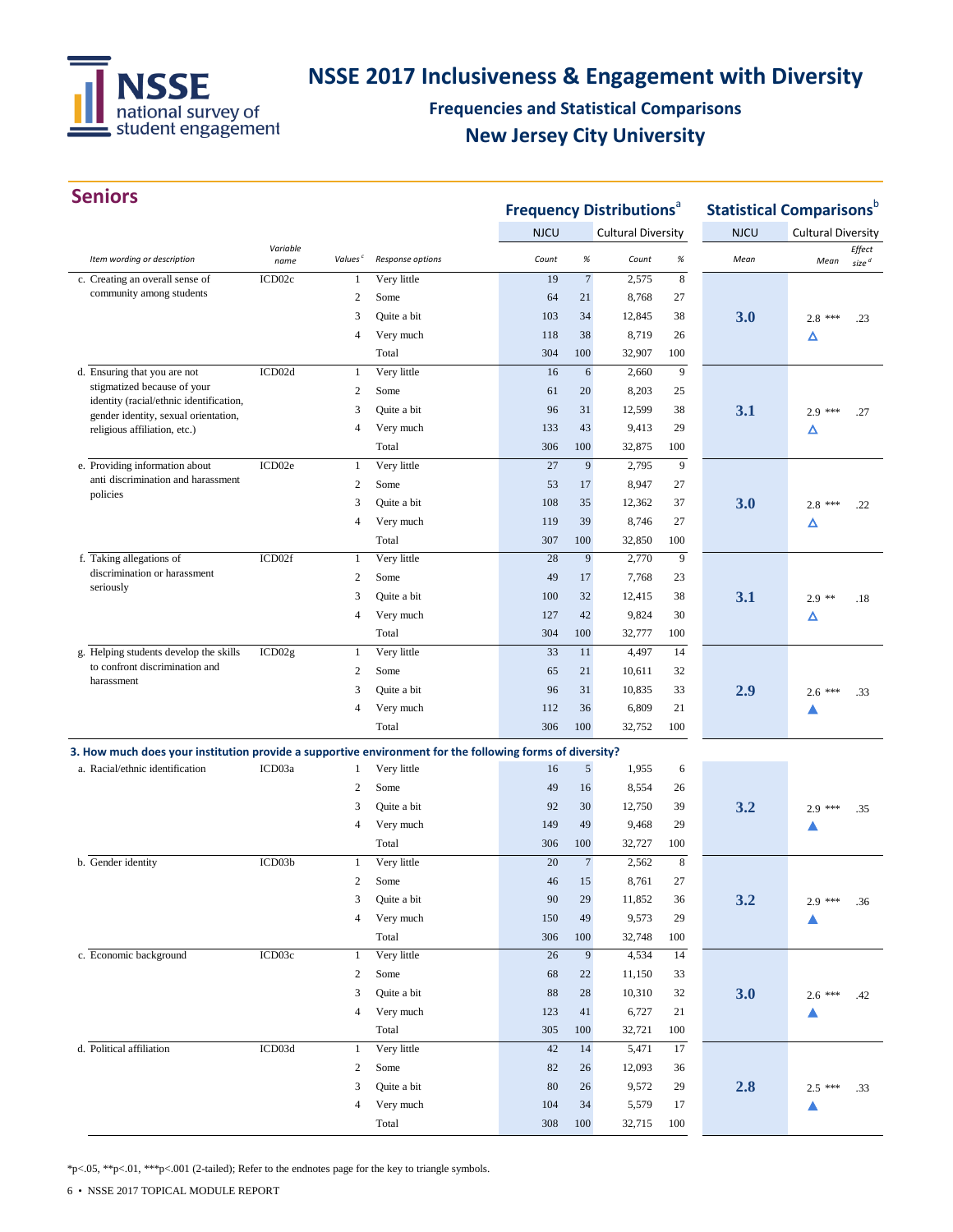

## **Frequencies and Statistical Comparisons New Jersey City University**

| <b>Seniors</b>                                                                                                               |                  | <b>Frequency Distributions<sup>a</sup></b> |                                              |             |                 | <b>Statistical Comparisons</b> b |            |             |                           |                             |
|------------------------------------------------------------------------------------------------------------------------------|------------------|--------------------------------------------|----------------------------------------------|-------------|-----------------|----------------------------------|------------|-------------|---------------------------|-----------------------------|
|                                                                                                                              |                  |                                            |                                              | <b>NJCU</b> |                 | <b>Cultural Diversity</b>        |            | <b>NJCU</b> | <b>Cultural Diversity</b> |                             |
| Item wording or description                                                                                                  | Variable<br>name | Values <sup>c</sup>                        | Response options                             | Count       | $\%$            | Count                            | $\%$       | Mean        | Mean                      | Effect<br>size <sup>d</sup> |
| e. Religious affiliation                                                                                                     | ICD03e           | $\mathbf{1}$                               | Very little                                  | 40          | 13              | 3,692                            | 12         |             |                           |                             |
|                                                                                                                              |                  | 2                                          | Some                                         | 71          | 23              | 10,785                           | 33         |             |                           |                             |
|                                                                                                                              |                  | 3                                          | Quite a bit                                  | 91          | 29              | 11,097                           | 34         | 2.8         | $2.7$ **                  | .19                         |
|                                                                                                                              |                  | 4                                          | Very much                                    | 106         | 34              | 7,153                            | 22         |             | Δ                         |                             |
|                                                                                                                              |                  |                                            | Total                                        | 308         | 100             | 32,727                           | 100        |             |                           |                             |
| f. Sexual orientation                                                                                                        | ICD03f           | $\mathbf{1}$                               | Very little                                  | 29          | 10              | 2,816                            | 9          |             |                           |                             |
|                                                                                                                              |                  | 2                                          | Some                                         | 47          | 16              | 9,007                            | 28         |             |                           |                             |
|                                                                                                                              |                  | 3                                          | Quite a bit                                  | 99          | 32              | 11,587                           | 35         | 3.1         | $2.8$ ***                 | .25                         |
|                                                                                                                              |                  | 4                                          | Very much                                    | 130         | 42              | 9,302                            | 28         |             | Δ                         |                             |
|                                                                                                                              |                  |                                            | Total                                        | 305         | 100             | 32,712                           | 100        |             |                           |                             |
| g. Disability status                                                                                                         | ICD03g           | 1                                          | Very little                                  | 31          | 11              | 3,511                            | 11         |             |                           |                             |
|                                                                                                                              |                  | 2                                          | Some                                         | 70          | 23              | 9,410                            | 28         |             |                           |                             |
|                                                                                                                              |                  | 3                                          | Quite a bit                                  | 79          | 26              | 11,257                           | 34         | 3.0         | 2.8<br>***                | .20                         |
|                                                                                                                              |                  | 4                                          | Very much                                    | 126         | 40              | 8,526                            | 27         |             | Δ                         |                             |
|                                                                                                                              |                  |                                            | Total                                        | 306         | 100             | 32,704                           | 100        |             |                           |                             |
| do you agree or disagree with the following statements?<br>a. On campus, there are enough<br>opportunities to learn about my | ICD04a           | $\mathbf{1}$<br>2                          | Strongly disagree<br>Somewhat disagree       | 15<br>26    | 5<br>$\,8\,$    | 1,936<br>3,562                   | 6<br>11    |             |                           |                             |
| own cultural community.                                                                                                      |                  |                                            |                                              |             |                 |                                  |            |             |                           |                             |
|                                                                                                                              |                  | 3<br>4                                     | Neither agree nor disagree<br>Somewhat agree | 86<br>95    | 29<br>31        | 10,905<br>10,581                 | 34<br>32   | 3.7         | $3.4$ ***                 | .20                         |
|                                                                                                                              |                  | 5                                          |                                              | 83          | 27              |                                  | 17         |             | Δ                         |                             |
|                                                                                                                              |                  |                                            | Strongly agree<br>Total                      | 305         | 100             | 5,615<br>32,599                  | 100        |             |                           |                             |
| b. On campus, there are enough                                                                                               | ICD04b           | $\mathbf{1}$                               | Strongly disagree                            | 20          | $\tau$          | 1,899                            | 6          |             |                           |                             |
| opportunities to learn about                                                                                                 |                  | 2                                          | Somewhat disagree                            | 25          | $\,8\,$         | 3,622                            | 11         |             |                           |                             |
| important issues within my own                                                                                               |                  | 3                                          | Neither agree nor disagree                   | 82          | 27              | 10,716                           | 34         | 3.6         |                           |                             |
| cultural community.                                                                                                          |                  | 4                                          | Somewhat agree                               | 100         | 33              | 11,036                           | 33         |             | $3.4$ **                  | .17                         |
|                                                                                                                              |                  | 5                                          | Strongly agree                               | 78          | 25              | 5,259                            | 16         |             | Δ                         |                             |
|                                                                                                                              |                  |                                            | Total                                        | 305         | 100             | 32,532                           | 100        |             |                           |                             |
| c. On campus, there are enough                                                                                               | ICD04c           | 1                                          | Strongly disagree                            | 18          | 6               | 1,806                            | 6          |             |                           |                             |
| opportunities to learn about the                                                                                             |                  | 2                                          | Somewhat disagree                            | 28          | 9               | 3,509                            | 11         |             |                           |                             |
| experiences of people within my                                                                                              |                  | 3                                          | Neither agree nor disagree                   | 82          | 27              | 10,667                           | 34         | 3.6         | $3.4$ **                  | .16                         |
| own cultural community.                                                                                                      |                  | 4                                          | Somewhat agree                               | 101         | 32              | 10,970                           | 33         |             | Δ                         |                             |
|                                                                                                                              |                  | 5                                          | Strongly agree                               | 79          | 26              | 5,515                            | 17         |             |                           |                             |
|                                                                                                                              |                  |                                            | Total                                        | 308         | 100             | 32,467                           | 100        |             |                           |                             |
| d. In general, people on campus value                                                                                        | ICD04d           | $\mathbf{1}$                               | Strongly disagree                            | 17          | 6               | 1,904                            | $\sqrt{6}$ |             |                           |                             |
| knowledge from my cultural                                                                                                   |                  | 2                                          | Somewhat disagree                            | 22          | $\,8\,$         | 3,194                            | 10         |             |                           |                             |
| community.                                                                                                                   |                  | 3                                          | Neither agree nor disagree                   | 98          | 32              | 11,711                           | 37         | 3.6         | $3.4$ **                  | .18                         |
|                                                                                                                              |                  | 4                                          | Somewhat agree                               | 87          | 28              | 10,102                           | 30         |             | Δ                         |                             |
|                                                                                                                              |                  | 5                                          | Strongly agree                               | 79          | 26              | 5,554                            | 17         |             |                           |                             |
|                                                                                                                              |                  |                                            | Total                                        | 303         | 100             | 32,465                           | 100        |             |                           |                             |
| e. In general, people on campus value                                                                                        | ICD04e           | 1                                          | Strongly disagree                            | 15          | $5\phantom{.0}$ | 1,740                            | $\sqrt{6}$ |             |                           |                             |

2 Somewhat disagree 18 6 3,001 9

Total 302 100 32,441 100

3 Neither agree nor disagree 93 31 11,680 37 3.7 3.4 <sup>\*\*\*</sup> .21<br>4 Somewhat agree 98 32 10,495 32 △ 4 Somewhat agree 98 32 10,495 32 △<br>5 Strongly agree 78 25 5,525 17

\*p<.05, \*\*p<.01, \*\*\*p<.001 (2-tailed); Refer to the endnotes page for the key to triangle symbols. NSSE 2017 TOPICAL MODULE REPORT • 7

the experiences of people within my cultural community.

5 Strongly agree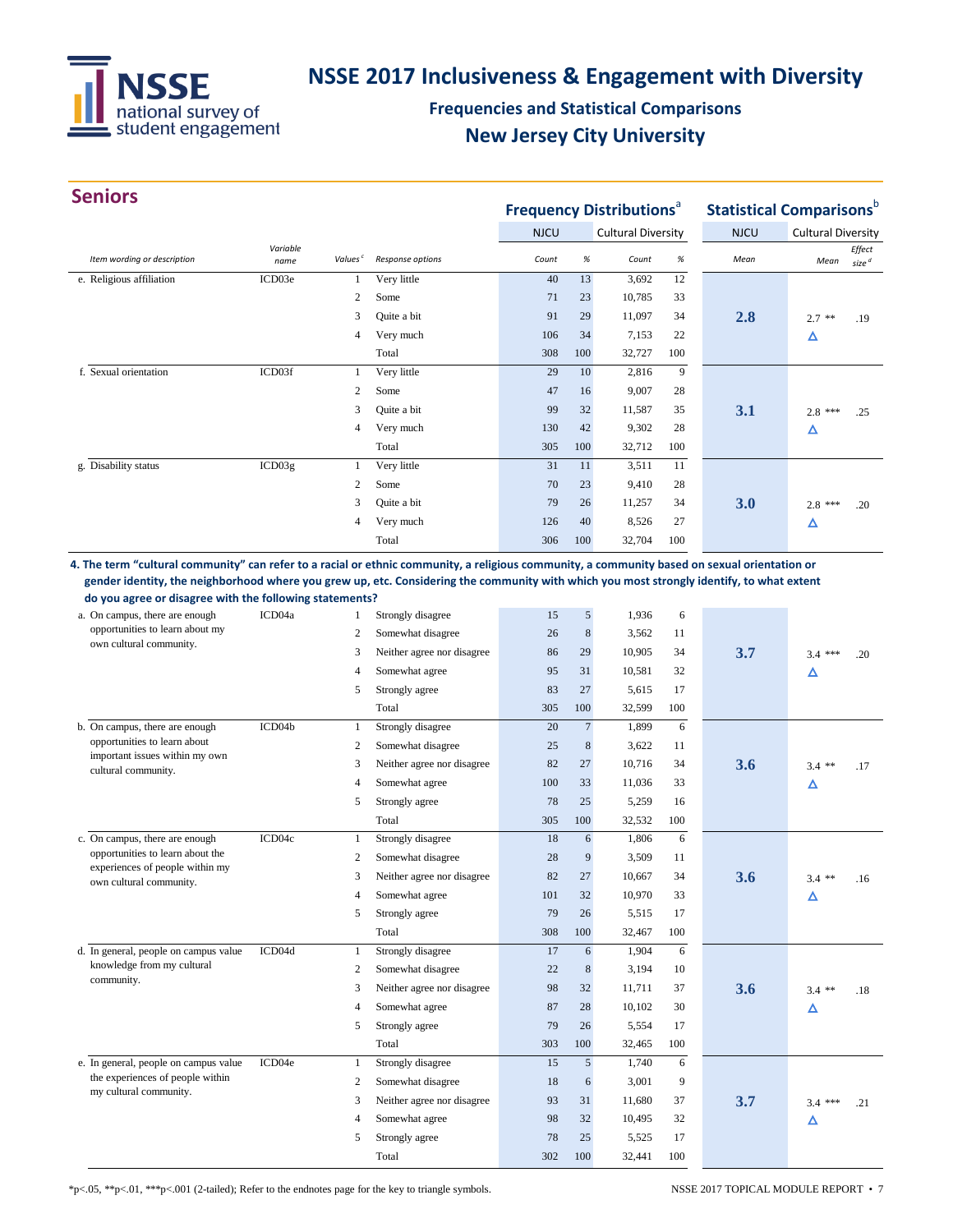

## **Frequencies and Statistical Comparisons New Jersey City University**

| <b>Seniors</b>                       |                  |                     |                            |             |                | <b>Frequency Distributions</b> <sup>a</sup> |     | <b>Statistical Comparisons</b> b |                           |                             |
|--------------------------------------|------------------|---------------------|----------------------------|-------------|----------------|---------------------------------------------|-----|----------------------------------|---------------------------|-----------------------------|
|                                      |                  |                     |                            | <b>NJCU</b> |                | <b>Cultural Diversity</b>                   |     | <b>NJCU</b>                      | <b>Cultural Diversity</b> |                             |
| Item wording or description          | Variable<br>name | Values <sup>c</sup> | Response options           | Count       | %              | Count                                       | %   | Mean                             | Mean                      | Effect<br>size <sup>d</sup> |
| f. In general, my cultural community | ICD04f           |                     | Strongly disagree          | 16          | 5 <sup>5</sup> | 1,631                                       | 5   |                                  |                           |                             |
| is valued on campus.                 |                  | $\overline{c}$      | Somewhat disagree          | 16          | 6              | 2,532                                       | 8   |                                  |                           |                             |
|                                      |                  | 3                   | Neither agree nor disagree | 90          | 30             | 11,130                                      | 35  | 3.7                              | $3.5$ **                  | .15                         |
|                                      |                  | 4                   | Somewhat agree             | 99          | 32             | 10,423                                      | 31  |                                  | Δ                         |                             |
|                                      |                  |                     | Strongly agree             | 84          | 27             | 6,788                                       | 20  |                                  |                           |                             |
|                                      |                  |                     | Total                      | 305         | 100            | 32,504                                      | 100 |                                  |                           |                             |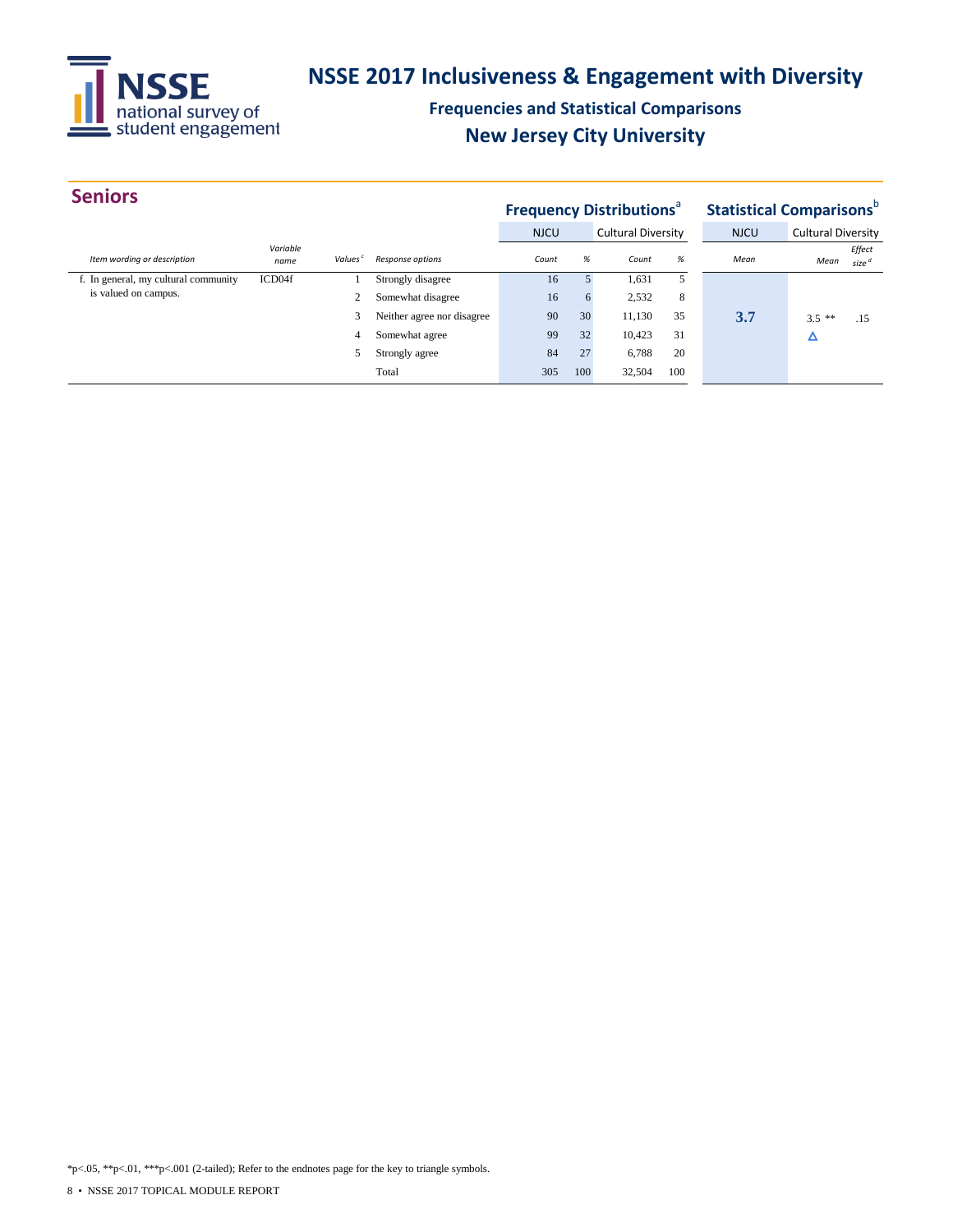

#### **Endnotes New Jersey City University**

#### **Endnotes**

- a. Column percentages are weighted by institution-reported sex and enrollment status (and institution size for comparison groups). Percentages may not sum to 100 due to rounding. Counts are unweighted; column percentages cannot be replicated from counts.
- b. All statistics are weighted by institution-reported sex and enrollment status (and institution size for comparison groups). Unless otherwise noted, statistical comparisons are two-tailed independent *t* -tests. Items with categorical response sets are left blank.
- c. These are the values used to calculate means. For the majority of items, these values match the codes in the data file and codebook.
- d. Effect size for independent *t-* tests uses Cohen's *d* ; *z-* tests use Cohen's *h* .
- e. Statistics are weighted by institution-reported sex and enrollment status (and institution size for comparison groups). Categorical items are not listed.
- f. The 95% confidence interval for the population mean is equal to the sample mean plus or minus 1.96 times the standard error of the mean.
- g. A measure of the amount individual scores deviate from the mean of all the scores in the distribution.
- h. Degrees of freedom used to compute the *t* -tests. Values differ from Ns due to weighting and whether equal variances were assumed.
- i. Statistical comparisons are two-tailed independent *t* -tests or *z*-tests. Statistical significance represents the probability that the difference between your students' mean and that of the students in the comparison group is due to chance.
- j. Statistical comparison uses *z-* test to compare the proportion who responded (depending on the item) "Done or in progress" or "Yes" with all who responded otherwise.
- k. Mean represents the proportion who responded (depending on the item) "Done or in progress" or "Yes."

#### *Key to symbols:*

- **A** Your students' average was significantly higher ( $p < .05$ ) with an effect size at least .3 in magnitude.
- Your students' average was significantly higher  $(p < .05)$  with an effect size less than .3 in magnitude.
- ▽ **Your students' average** was significantly lower (p < .05) with an effect size less than .3 in magnitude.
- Your students' average was significantly lower ( $p < .05$ ) with an effect size at least .3 in magnitude.

Compparison group is all institutions participating in the module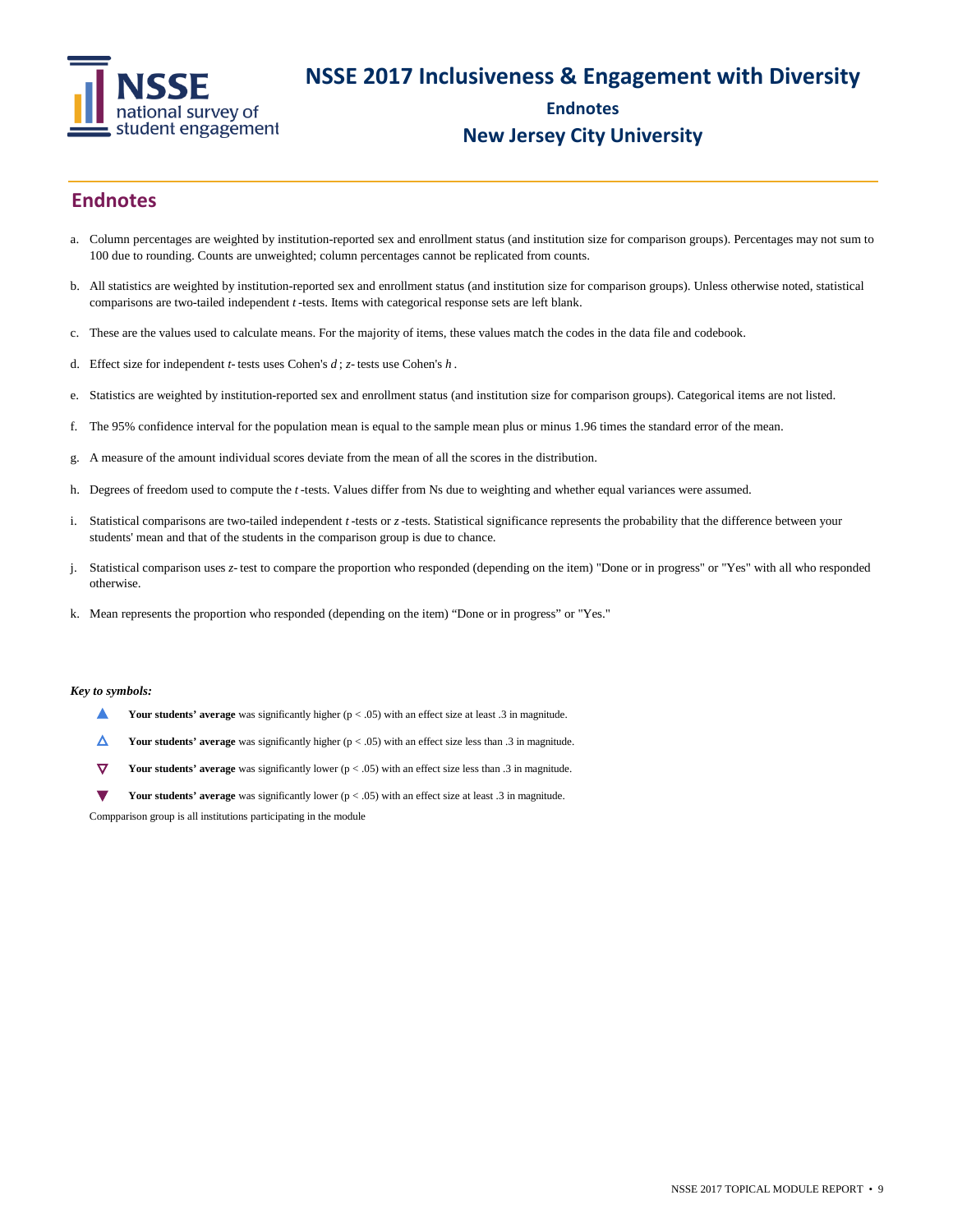

**Administration Summary New Jersey City University**

#### **About This Topical Module**

This module examines environments, processes, and activities that reflect the engagement and validation of cultural diversity and promote greater understanding of societal differences. Questions explore students' exposure to inclusive teaching practices and intercultural learning; perceptions of institutional values and commitment regarding diversity; and participation in diversity-related programming and coursework. Complementary FSSE set available.

#### **Comparison Group**

This section summarizes how this module's comparison group was identified, including selection criteria and whether the default option was taken. This is followed by the resulting list of institutions represented in the 'Cultural Diversity' column of this report.

#### **Cultural Diversity (N=131)**

| Adelphi University (Garden City, NY)                                  | Drew University (Madison, NJ)                           |
|-----------------------------------------------------------------------|---------------------------------------------------------|
| Albion College (Albion, MI)                                           | Emory and Henry College (Emory, VA)                     |
| Anderson University (Anderson, SC)                                    | Eureka College (Eureka, IL)                             |
| Auburn University (Auburn University, AL)                             | Fairfield University (Fairfield, CT)                    |
| Austin College (Sherman, TX)                                          | Farmingdale State College (Farmingdale, NY)             |
| Bard College (Annandale-On-Hudson, NY)                                | Fredonia State University of New York (Fredonia, NY)    |
| Bay Path University (Longmeadow, MA)                                  | Gallaudet University (Washington, DC)                   |
| Beloit College (Beloit, WI)                                           | Harvey Mudd College (Claremont, CA)                     |
| Bemidji State University (Bemidji, MN)                                | High Point University (High Point, NC)                  |
| Bethany College (Bethany, WV)                                         | Hope College (Holland, MI)                              |
| Cabrini University (Radnor, PA)                                       | Humboldt State University (Arcata, CA)                  |
| California College of the Arts (Oakland, CA)                          | Illinois College (Jacksonville, IL)                     |
| Capital University (Columbus, OH)                                     | Immaculata University (Immaculata, PA)                  |
| Carroll University (Waukesha, WI)                                     | John Carroll University (Cleveland, OH)                 |
| Carthage College (Kenosha, WI)                                        | Knox College (Galesburg, IL)                            |
| Chadron State College (Chadron, NE)                                   | La Salle University (Philadelphia, PA)                  |
| Chapman University (Orange, CA)                                       | Lewis-Clark State College (Lewiston, ID)                |
| Citadel, The Military College of South Carolina, The (Charleston, SC) | Linfield College - McMinnville Campus (McMinnville, OR) |
| Claremont McKenna College (Claremont, CA)                             | Linfield College-School of Nursing (Portland, OR)       |
| Coastal Carolina University (Conway, SC)                              | Loras College (Dubuque, IA)                             |
| Colby College (Waterville, ME)                                        | Loyola University New Orleans (New Orleans, LA)         |
| Colgate University (Hamilton, NY)                                     | Lycoming College (Williamsport, PA)                     |
| College at Brockport, SUNY, The (Brockport, NY)                       | Lyon College (Batesville, AR)                           |
| College of Saint Scholastica, The (Duluth, MN)                        | Macalester College (Saint Paul, MN)                     |
| Columbia College (Columbia, MO)                                       | Manchester University (North Manchester, IN)            |
| Concordia College at Moorhead (Moorhead, MN)                          | Mars Hill University (Mars Hill, NC)                    |
| Concordia University (Portland, OR)                                   | Massachusetts College of Art and Design (Boston, MA)    |
| Concordia University Irvine (Irvine, CA)                              | McPherson College (McPherson, KS)                       |
| Concordia University Texas (Austin, TX)                               | Menlo College (Atherton, CA)                            |
| Dalton State College (Dalton, GA)                                     | Morgan State University (Baltimore, MD)                 |
|                                                                       |                                                         |